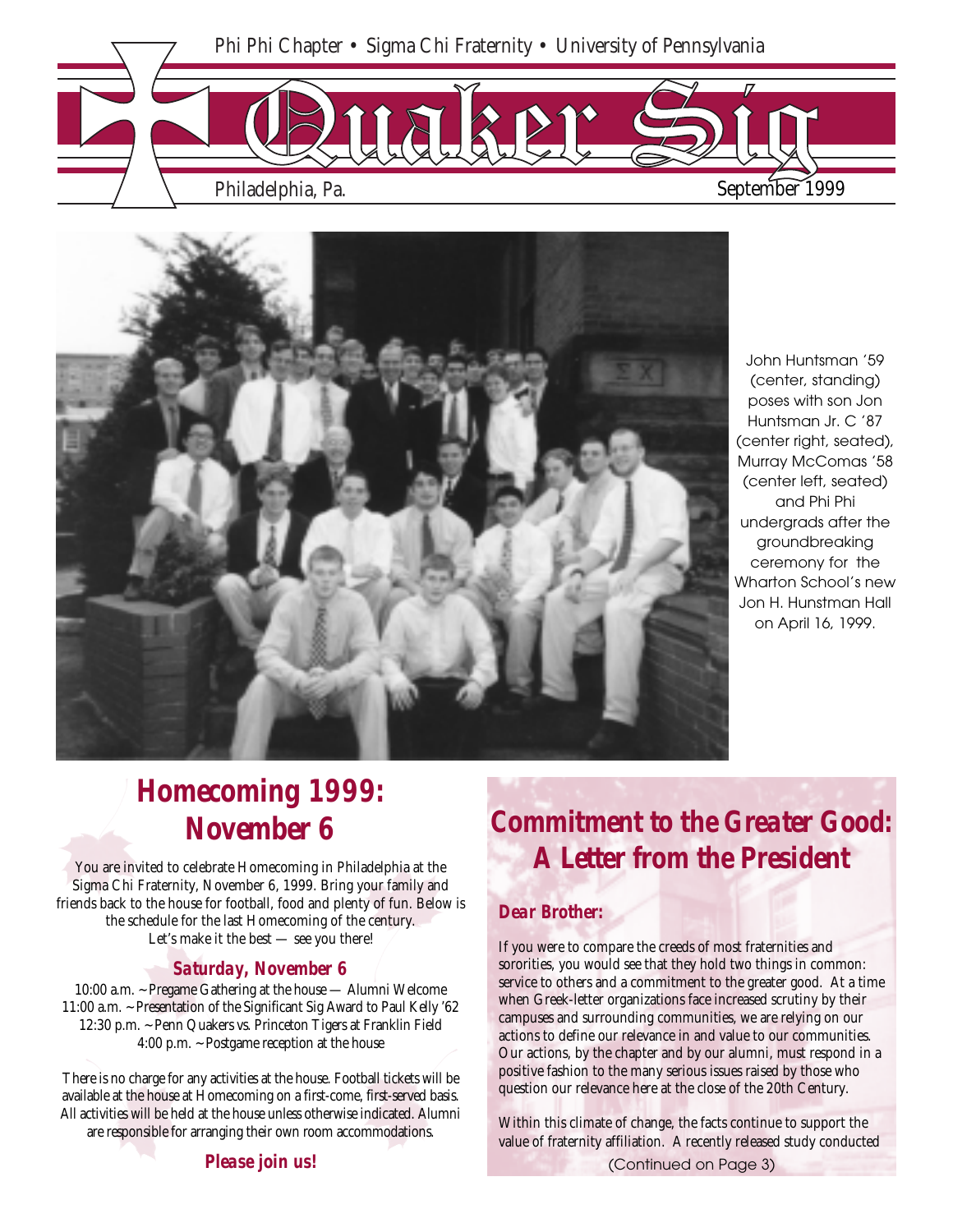

*Above:* Jon Huntsman '59 shares the spotlight and his own memorable years at 3809 Locust Walk with some brothers. Clockwise from left front: Frank Gabler '57, Paul Kelly '62, Ray Welsh '53, Jim Colins '68, Bill Glaubach '58, Don Jordan '53, Murray McComas '58, Mark Kocent '82, Al Shoemaker '60, Tom Hoff '57, Jon Huntsman '59 and Carl Sempier '53.

*Above Right:* Murray McComas '58, Mark Kramer '00 and Scott Glosserman '99 offer a toast to brother Jon Huntsman '59 and to retiring Dean Thomas Gerrity of the Wharton School of the University of Pennsylvania.

*Right:* Phi Phis Paul Garvey '82 and Mark Kocent '82 and their wives celebrate the ground breaking of the Jon H. Huntsman Hall at a black-tie gala atop the steps of the Philadelphia Museum of Art.





# *Summer Medical Institute at Sigma Chi*

If you have visited 3809 Locust during the summer in the past few years, you would have probably been surprised to find a full parking lot and plenty of activity inside. For five years running, we have had the good fortune of leasing the house to a group of medical students who utilize both our chapter house and Phi Delta Theta's, as their "home-base" for an innovative medical and spiritual outreach program.

The Summer Medical Institute (SMI) is a leadership development program sponsored by Medical Christian Outreach and the Christian Medical and Dental Society that allows medical students from around the nation to take their health care training directly to those most in need of care. A typical day at SMI's summer program begins with significant preparation and planning at Sigma Chi, where the dining room takes on the look of a medical emergency staging area. Then it's off to some of Philadelphia's most distressed neighborhoods to provide a full day of primary health care assessment and basic treatment to those in need.

This year, SMI participants knocked on over 4,500 doors and screened almost 800 individuals for diabetes, hypertension or HIV, providing valuable education on prevention and treatment along the way. Past programs have addressed childhood immunizations, asthma and lead poisoning.

Along with physical health care delivery, SMI's staff also provides the opportunity for spiritual care and advising, working in cooperation with neighborhood churches. Their holistic approach to the patient's body, mind and spirit offers a broad spectrum of care that is often missing from the lives of their disenfranchised clientele. Perhaps the greatest impact, however, is in the future health care leaders themselves, as their values, future careers and lives are forever changed through their SMI experience. At the end of a long and stressful day, the volleyball court and comfortable lounges provide a relaxing atmosphere to unwind, rest and regroup before another day of care-giving.

The summer '99 program concluded its six-week term at the end of July. We hope we'll be able to continue to host the SMI staff in future summers, while working around our plans for renovating the bedroom quarters. Their mission to improve the quality of lives of others is a good reflection of the standards we have been charged with and strive for as brothers of Sigma Chi.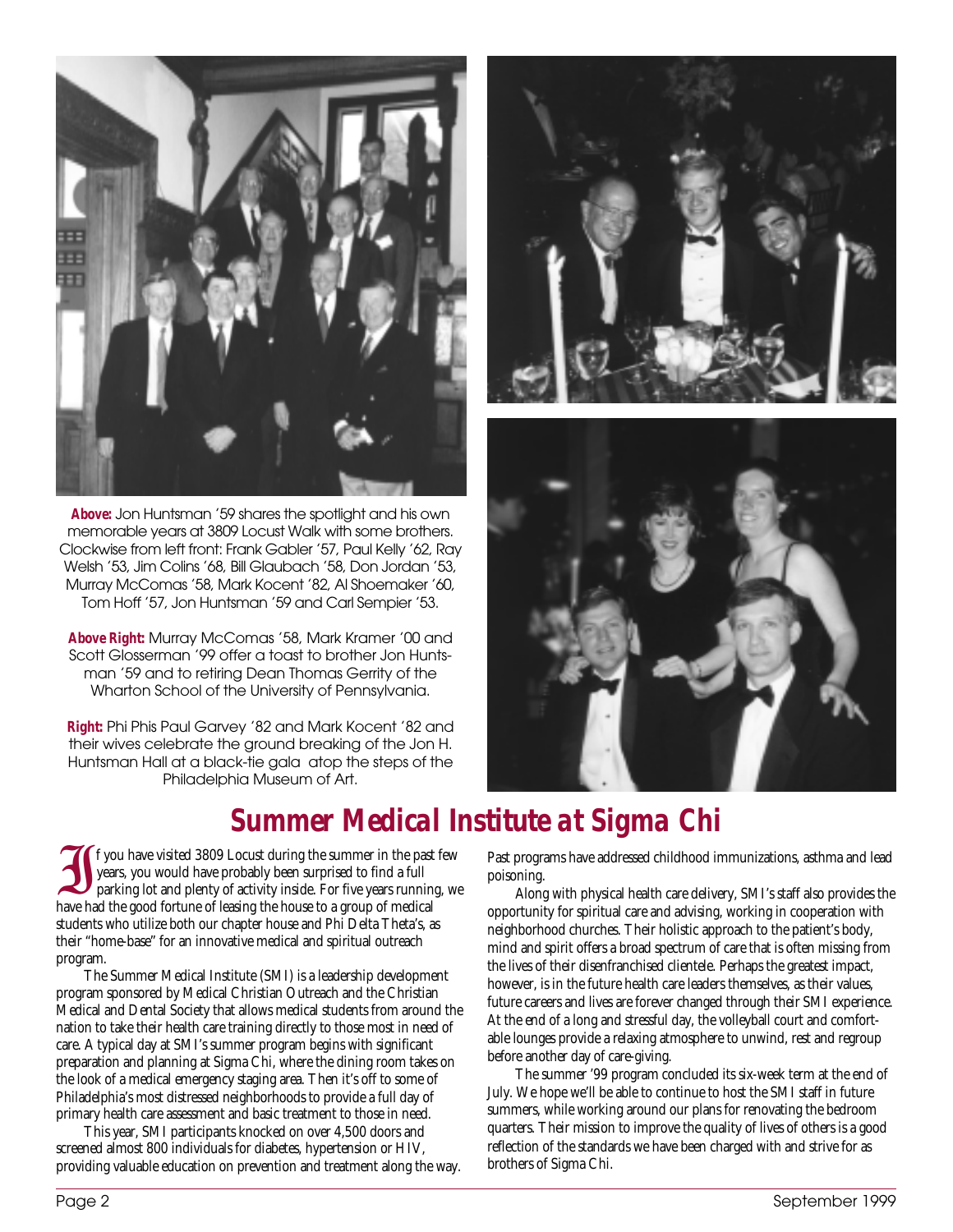# *A Letter from the President*

(Continued From Page 1)

by the University of Missouri, using a sample of 2,200 college graduates nationwide, confirmed that Greekaffiliated students were more likely than non-Greeks to participate in campus activities, to be more satisfied with their social development and, as graduates, to be more supportive of charitable and nonprofit organizations. In short, fraternity membership builds character and citizenship.

From my own interaction with our current undergraduates, I can confirm that this is true. However, we alumni should do all that we can to continue to promote positive and worthwhile programming for our chapter, working with the many new restrictions placed on Greek life. I believe in the traditions and ideals of Sigma Chi and our ability as a fraternity to promote them.

If you value the experiences and friendships that started at Phi Phi of Sigma Chi, I encourage you to do your part during the 1999-2000 academic year to see that current and future generations will have the same opportunities. Your support, participation and ideas are always welcome and needed if we are to remain strong. We especially extend our sincere thanks to the many alumni who have contributed to our annual giving program during the past academic year. A listing of contributors for the 1998-99 year can be found on the final page.

As fraternity membership standards continue to change, Sigma Chi has proven itself both responsive and resilient. I'm convinced that our organization is worthy of your support during the coming year. I hope you agree.

In hoc,

Mark A. Kocent.

Mark Kocent '82, President

Phi Phi House Corporation

# *Milestones in the History of the Phi Phi Chapter of Sigma Chi at 3809 Locust Walk*

By Mark A. Kocent '82 with credit to Stephen Driscoll '81 for historical references listed in his paper, Architectural Patronage as a Statement of Social Position: Three Buildings, commissioned by Anthony J. Drexel, May 12, 1981.

## *Circa 1855*

Anthony J. Drexel purchases the Freeman estate (consisting of the western 2/3 of the block bounded by Locust, 39th, Walnut and 38th streets), demolishes the existing mansion and builds his own at 39th and Walnut. (Currently houses the University of Pennsylvania Fels Center of Government). In time, Drexel builds a family compound of three homes on this estate.

#### *1884*

A. J. Drexel builds the house at 3809 Locust (potentially as a wedding present) for his daughter, Frances Drexel and son-in-law, James W. Paul. The architect of 3809 Locust was T. Roney Williamson, trained under Henry Sims. The project is one of Williamson's earliest commissions. The style may be characterized as Queen Anne, with embellishments including a rusticated sandstone base, an articulated copper cornice and window trim and terra-cotta shingled gables (and original roof) with ornamental ridge scallops — culminating in the sculpted dragon perched above Locust Walk.

#### *1875*

The Phi Phi chapter of Sigma Chi fraternity is chartered at the University of Pennsylvania. (See framed charter in basement chapter meeting room.)

#### *Circa 1890*

A. J. Drexel commissions the Wilson Brothers to design a home at the corner of 39th and Locust for his son, George Childs Drexel. (Legend has it that a tunnel was used to connect the Locust Street houses for purposes of serving food prepared in the original kitchen at 3809's basement, now a laundry room). Alpha Tau Omega fraternity now occupies the home at 39th and Locust.

## *1912*

The Sigma Chi Club of Philadelphia is incorporated as a legal entity in the state of Pennsylvania. (See framed charter in the library.)

#### *1920*

The Sigma Chi Club of Philadelphia acquires the property at 3809 Locust Walk and commences oversight of an 80-year continuing residence for the Phi Phi chapter of Sigma Chi.

## *1926*

Sigma Chi Club of Philadelphia enters into a mutual reversionary agreement with the trustees of the University for the title of property at 3809 Locust.

## *1975*

Extensive renovation and restoration are conducted throughout the ground-floor common areas, and new bathrooms are installed on the bedroom levels. (See plaque above mantle in foyer.)

#### *1985*

Extensive renovations and structural rehabilitation are conducted in basement. New stair hall to basement is constructed. Stained glass window-wall is reconfigured to accommodate new stair hall. Former servants' stair below main stair in foyer is removed. Basement floor area is excavated and lowered approximately 14 inches to increase headroom. New chapter meeting room is constructed below dining room in former storeroom. (See plaque on landing at top of stairs to basement.)

## *1995*

The Consul's bedroom was restored and upgraded as a demonstration project for all bedrooms. New insulated windows with historically correct muntins and new oak flooring with walnut trim were installed. All wood trim was refinished or replaced. All electrical and fire protection systems were upgraded and concealed, and a new Internet connection was installed.

## *2000*

Phi Phi Chapter's 125th anniversary at the University of Pennsylvania is an appropriate tentative date to commence a complete bedroom and exterior restoration project.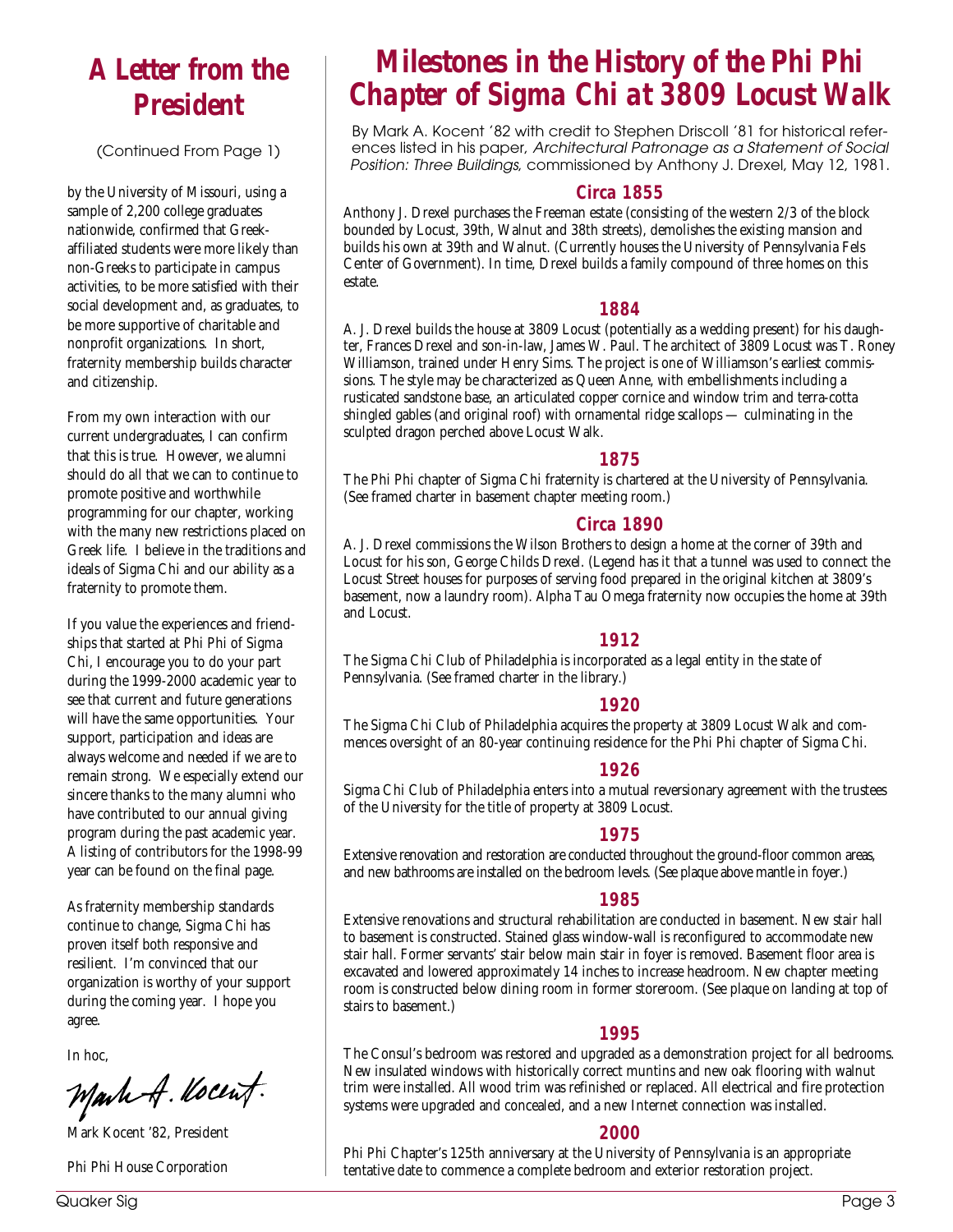# *Weathering the Storm of the Past*

By Tom Valenti '00, Consul

ince taking the reins as Consul in February, I have found spring semester '99 challenging yet rewarding. Phi Phi continues to be on the up and up after our long probation. The recent negative news about fraternities has not dampened our spirit; it has challenged us to become a more efficient and responsible organization. Our fourth straight year of increased pledge class size is testament to our continued strength and improvement.

Under the guidance of Magister Bobby Dziedziech '99, the pledge class of 1999 became Phi Phi brothers. This class of 19 is another diverse group that is comprised of men from Massachusetts to California, as well as many states in between. The brotherhood recruited heavily from athletic teams like football, baseball, lacrosse, swimming, soccer, and club hockey, something we have not done for the past few years. We are very proud of the class and look forward to living with them at 3809 Locust this year.

Phi Phi's organizational skills were tested with this year's Derby Days. Derby Daddy Chris Carroll '00 worked for many months to make the week-long charity event a success. Derby Days became a legitimate university-wide event this year with the involvement of 37 teams (about 400 people), all competing to raise money for the Children's Crisis Treatment Center. It was a struggle to keep the philanthropic event on schedule due to tragic events on campus the week before. However, university officials recognized the benefit of Derby Days as well as the hard work Phi Phi put into it, and allowed us to continue with the events scheduled.

The Phi Phi chapter has successfully weathered the storm of the past and is situated once again at the top of the Penn Greek system. The recent incident on campus as well as other negative Greek news has only strengthened our house and forced us to further examine how we can continue to grow. As many of you know, Phi Phi was selected as one of five chapters across the country to receive the Chapter Mentor \$10,000 grant for scholarship and alcohol awareness purposes. As the university struggles to change existing alcohol policies, Phi Phi is demonstrating its leadership by providing speaker Brian Halloway, who will speak about responsible decision-making and alcohol awareness. Through the efforts of brothers Mike Grossman '99 and Mark Kramer '00, we have been fortunate enough to bring in the ex-All-Pro New England Patriot and popular speaker. Brian will emphasize the role of community and how it is a collective group like our chapter that must make efforts to limit these tragic accidents in the future.

It is obvious that the future of fraternities is going to be very different. The social life of Phi Phi is still very prominent in our everyday lives, but it can no longer be the focus. The Phi Phi chapter must continue to grow and adjust as the next millennium approaches. I invite you and encourage you to help us with our growth. Please come by and visit when you are back on campus. We are always happy to hear from our alumni brothers.

*Below:* Undergrad brothers show euphoria at the 1998 Penn-Princeton game. Left to right: Mark Kramer '01, Tom Valenti '00, Peter Wang '00, Scott Glosserman '00, Steve Harris '00, Jim Finn '99, Alex Rouse '99, Matt Riley and Adair Newhall '01.

*Right:* Dave Jones '00, Colin Bradley '99 and Alex Petrovitch '01 bond at a recent dress-up party.





Bryant Crooke '01 and Derby Daddy Chris Carroll '00 pose for a picture.

# *Undergrad Phi Phis Lead on Campus*

Adair Newhall '00, Chapter Editor

s the fall semester begins at the<br>
University of Pennsylvania, the<br>
Phi chapter of Sigma Chi has<br>
impact the long and boundaring the University of Pennsylvania, the Phi improved by leaps and bounds since the previous semester. Numerous brothers were chosen to attend leadership conferences and other activities that have benefited the whole campus. Phi Phi has made an impact not only on campus but beyond Penn's campus as well!

Brian O'Malley '01 was chosen to attend the Inaugural Horizons Leadership program in Snowbird, Utah, which took place July 19 through July 25. Of the 80 Sigma Chi chapters that applied for the program, only 40 were chosen.

Mark Kramer '00 and Consul Thomas Valenti '00 among others drove to Rutgers in early February for a leadership conference. The Province meeting helped educate many in becoming better leaders on campus and beyond.

Chris Carroll '00 organized Derby Days, a week-long celebration promoting charity and Sigma Chi. The chapter was able to raise thousands of dollars for the Children's Crisis Center in Philadelphia. Every sorority at Penn participated in the event that ran from March 22 to March 29. The organization and excitement made for an incredible week!

Lastly, with the acceptance of 19 new pledges, the future looks great for the Sigma Chi chapter. If there are any questions or comments, please write to the Phi Phi chapter of Sigma Chi at 3809 Locust Walk, Philadelphia, PA 19104.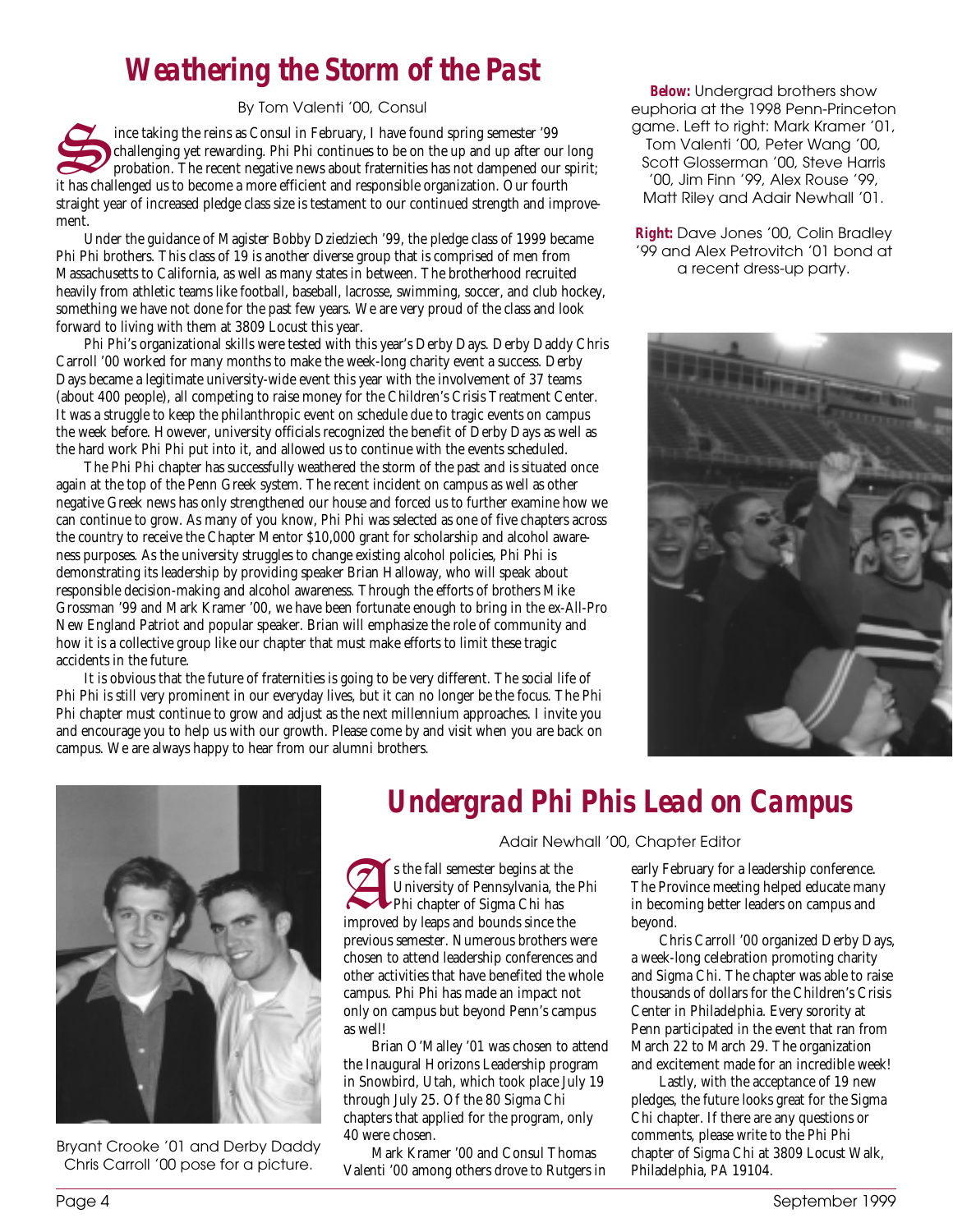



# *Penn Football 1999*

## *September*

18 DARTMOUTH 25 VILLANOVA - Young Alumni Reception

## *October*

2 BUCKNELL<br>9 FORDHAM **FORDHAM** 16 at Columbia 23 BROWN - Parents' Weekend 30 at Yale

## *November*

6 PRINCETON - Homecoming 13 at Harvard

20 CORNELL

# *Welcome Our Newly Initiated Brothers!*

*Jaime Allen Pledge Class President*

> *Mike Bland Jon Blotner Ian Bowman Mike Burleigh Will Clark Ross Giambalvo David Griffith Peter James*

*Graham Lyles Ryan Matley Casey Mork John Salvucci Rocco Santangelo Andy Smith Scott Solow Fran Sutter Wade Vanderift Reed Warner*

*Phi Phi of Sigma Chi Fall 1999 Chapter Officers*

> *Consul* Tom Valenti '00 Plymouth, Mich.

*Pro-Consul* Mark Kramer '00 Pittsburgh, Pa.

*Quaestor* Steven Harris '00 Medfield, Mass.

*Magister* Bobby Dziedziech '99 Riverwoods, Ill.

> *Annotator* James Casey '00 Rosemont, Pa.

*House Manager*

Chuck Braff '00 Toronto, Ontario, Canada

## *Rush Co-Chairmen*

Chris Carroll '00 Erdenheim, Pa.

Jon Jachman '99 Owings Mills, Md.

Michael O'Connor '00 Springfield, Pa.

> *Chapter Editor* Adair Newhall '00 Owings Mills, Md.

*Social Co-Chairman/Steward*

Andrew Hopkins '99 Brookline, Mass.

*Social Co-Chairmen* Ben Schmidt '01 Cincinnati, Ohio

Jeff Miller '01 Newtown Square, Pa.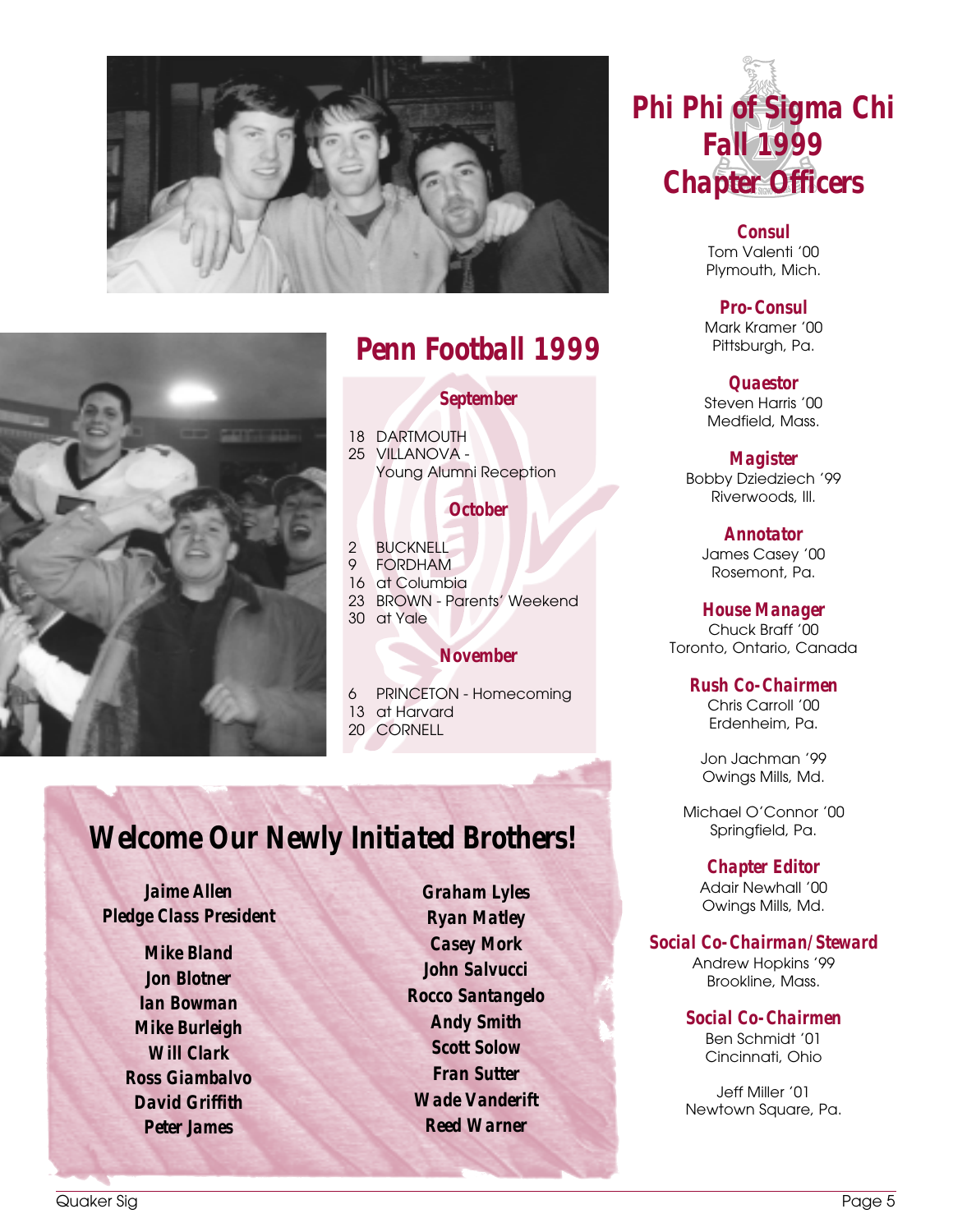# WIND *Alumni Advisers Needed*

*We are currently in the process of organizing a Phi Phi Chapter Alumni Advisory Committee to assist the new Chapter Adviser. If you live in the Philadelphia area or travel here often, we are looking for interested alumni to assist the chapter as it provides leadership in redefining Greek life at Penn in the next century. Your talents may involve oversight and advice of chapter self-governance, facility maintenance, financial management, education programs or community service. If you would like to contribute your time and expertise, please contact Mark Kocent '82 at 610-667-8409.*



*The Quaker Sig is published for the members and friends of the Phi Phi Chapter of Sigma Chi Fraternity at the University of Pennsylvania. Address changes, news items, contributions and photographs are welcome and should be sent in the enclosed envelope or mailed to Sigma Chi Fraternity, Alumni Records Office, P.O. Box 2515, Southeastern, PA*



Under the Phi Phi reunion tent on Alumni Day '99, Porter R. Taylor Jr. '49, Jim Dunsmore DKE '61 and Parker Sharron '64 join family and friends in reliving their days at the house.



"This is the year of full retirement," writes **Joseph A. Goodhue Jr. '39** (683 Main St., Leominster, MA 01453). "Going fishing. Anybody want to join me?"

Real estate developer **Lester R. Giegerich '40**, president of The Giegerich Co. (10 Wright St., Ste. 100, Westport, CT 06880), continues to buy buildings and manage them. Golf, tennis and traveling also keep him busy. He is very proud of Penn and Sigma Chi.

**Roberto De Jesus Toro '40** (Palma Real 15G-H, 2 Madrid St., San Juan, PR 00907) retired 15 years ago as chairman, president and CEO of Banco De Ponce. He enjoys his close-knit family of four children and 11 grandchildren. Bob has fond memories of his years at Phi Phi and plans to attend his 60th class reunion in 2000.

At the Nike World Senior Games in Portland, Ore., in August 1998, **Cornelius E. Smyth '46** (20 Bahama Bend, Coronado, CA *19399-2515.* (Continued)

92118) won two gold medals and a bronze medal in table tennis in the 70-74 age group.

**George S. Bowden '53** (12 Hubbard Park, Red Bank, NJ 07701) is retired and working as a consultant. As for hobbies, he loves to cook and is studying oil painting, pottery and sculpture. He and his wife, Gladys, are involved with the All Saints Memorial Stone Church. An article on George's life was published in *The Two River Times* this past February. As a result, he received letters from **Ed Auer '54, Norm Wohlken '54** and **Gibb Brownlie '54**.

On completion of his five-year term as an alumni trustee, **Raymond H. Welsh '53** (518 Mulberry Ln., Haverford, PA 19041) has been elected an emeritus trustee. He continues to serve as a trustee and member of the executive committee of the University's Health System and as chair of the Health System's campaign, "Creating the Future of Medicine."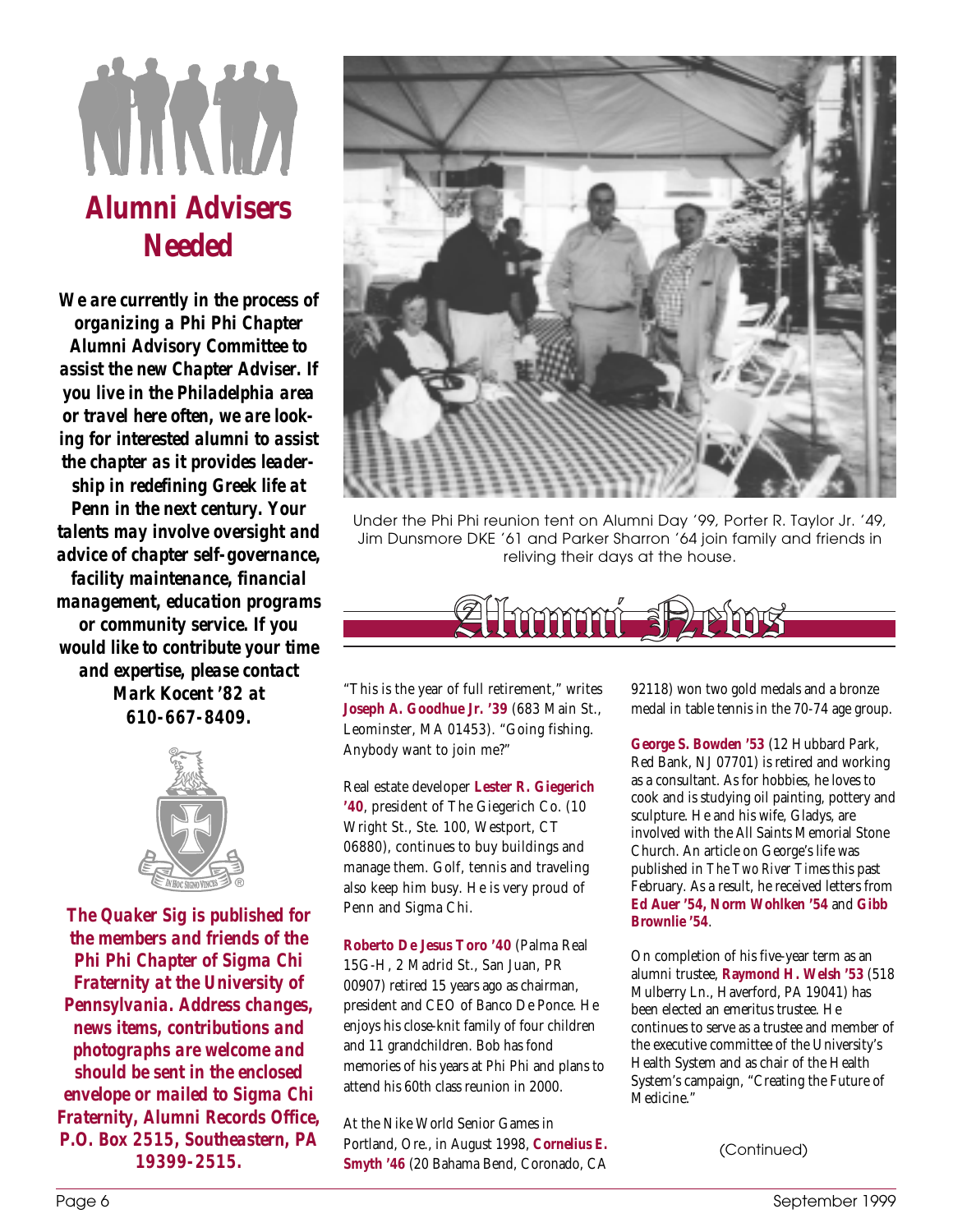

Betty and **Joseph G. Brownlie Jr. '54** (P.O. Box 1496, Center Harbor, NH 03226; jbetty98@aol.com) have been married 47 years. They spend October through May at 990 Bird Bay Way, Venice, FL 34292. "Gibb" plays tennis and goes to the beach almost every day. He also enjoys his five lively grandsons.

As we go to print, **Murray K. McComas '58** (321 Bent Twig Rd., Warren, PA 16365) announces his retirement as President/CEO from the Blair Corporation. He will continue to serve as chairman of the Board of Directors, a position he has held since October 1987. With his retirement from the company, Murray will conclude 38 years of employment which began with the company's advertising department in 1962. Blair Corporation, headquartered in Warren, Pa., is a national catalog and direct-mail marketer of women's clothing, menswear and home products to value conscious consumers. The company, which was founded in 1910, employs more than 2,200 people and operates facilities in Warren, Erie and Franklin Pa., as well as in Wilmington, Dela.

**Robert A. Gleason Jr. '61** (552 Elknud Ln., Johnstown, PA 15905) was appointed a trustee of the University of Pennsylvania in December 1998.

**Jon L. Greenawalt Sr. '61** (4050 Stoneleigh Rd., Bloomfield Hills, MI 48302; jgreenawalt@ pioneeringmanagement.com) is president of Pioneering Management Possibilities Inc. He reported that his son, **Jon Jr. '91**, and Jennifer Goffman were planning to be married in August of this year.

As the owner of McGarry Investments, **Bernard G. McGarry Jr. '63** (304 Canyon Creek Trl., Fort Worth, TX 76112) is involved in real estate development with McGarry Plaza and Highland Oaks Plaza. He also serves as director and part owner of Landmark Bank.

After selling his business and retiring in 1998, **Thomas A. V. Cassel '68** (515 Chester Ave., Moorestown, NJ 08057; tavc1@aol. com) spent the year traveling with family, working on his golf game and racing cars. When he wrote this past February, he was planning to start the "next phase" of his career. **Roger D. Weinberg '76** (7616 Cornwall Rd., Richmond, VA 23229; roger@heiligmeyers. com) is vice president of corporate communications at Heilig-Meyers Co. He has been elected to the board of directors and executive committee of Virginia Voice for the Print Handicapped, a volunteer radio reading service for the blind and for those who cannot turn a page. For almost 20 years, Roger has been a reader for the organization.

Attorney **Charles S. Baugh '81** (P.O. Box 664, 274 Stratton Brook Rd., West Simsbury, CT 06092; janecharles@home. com) moved with Jane to the Hartford area in the spring of 1998 and joined Rolls-Royce Inc. as senior counsel. The new job involves lots of travel. Charles is hoping to attend 1999 Homecoming and to see some of his contemporaries.

**Benjamin F. Liston '84** (355 Rivard Blvd., Grosse Pointe, MI 48230; bennyboy@home. com), a lawyer, serves as an assistant prosecuting attorney in Macomb County. He notes that he brought his golf handicap down last summer. "Calling out **Charlie Crowley '82** for a grudge match, my course or his."

With his wife Donna and their daughter Nathalie, **N. Thatcher Scharpf '84** (c/o Scharpf, 4900 32nd St. N.W., Washington, DC 20008) left Poland in July 1998 and returned to the District of Columbia for a year of training at the Foreign Service Institute. He planned to leave for Croatia this August for a three-year assignment at the U.S. Embassy in Zagreb. This past March, Donna and Thatcher saw **Tony Belinkoff '85** in New York.

**John F. Weinkopf '84** (240 Raleigh Rd., Kenilworth, IL 60043) has joined Tozzini, Freire, Teixeira & Silva, Brazil's second largest law firm. He intends to stay in the country for a long while and invites brothers headed to Rio or Sao Paulo to contact him via e-mail at jweinkopf@tfts.tozzini.com.br.

**James E. Pass '86** (1214 Asbury Ave., Winnetka, IL 60093) has two children. He had dinner with **David Douglas '86** in Dallas.

Heidi and **Kenneth R. Brotman '87** (7404 Summit Ave., Chevy Chase, MD 20815)

announce the birth in January 1999 of their son, Jack.

In a new assignment with G.E. Power Systems, **Peter J. Bierden '90** (22 Wolcott St., Medford, MA 02155; peter.bierden@ ps.ge.com) is now a service center manager and residing in the Boston area. This past January, he welcomed the arrival of a daughter, Meghan.

**Michael J. Bushman '90** has moved to 7 Golden Cross Mews, London, England W11. In less than a decade, he's lived in 10 cities. "Always happy to see a brother if he's coming through town."

You can write to **Brett A. Nakfoor '91** at a new address. He has bought a condo at 145 W. Burton Pl., Chicago, IL 60610.

**Brooke B. Hayes '93** (28 Fuller Ave., Chatham, NJ 07928), a May 1999 graduate of Wharton, is now working in the New York City area as an associate at Chase Securities.

**Daniel R. Lapace '95** (324 Mayo St., Tallahassee, FL 32304), a regional manager at Tandem Staffing, invites all brothers to visit Tallahassee for the football season. "Please come and see the FSU Seminoles win the national title."

With two long-time friends, **Marc B. Glosserman '96** (7620 Old Georgetown Rd., #1131, Bethesda, MD 20814; mglosser@ hotmail.com) is launching a new business that provides high-speed Internet access in multi-tenanted office buildings. He had a great time in New York City at the joint engagement parties of classmates **Jeff Hardy** and **Steve Fallon**.

> Since publication of our last issue, we have learned of the death of

**William C. Brooks Jr. '32** (1/5/99), **Frederick R. Jones '36** (10/24/98), **William P. Coliton '42** (1/28/99), **Russell J. Dempsey '46** (7/10/98) and **John C. Beyersdorfer '47** (1/10/98).

Sigma Chi mourns their passing and extends condolences to their families and friends.